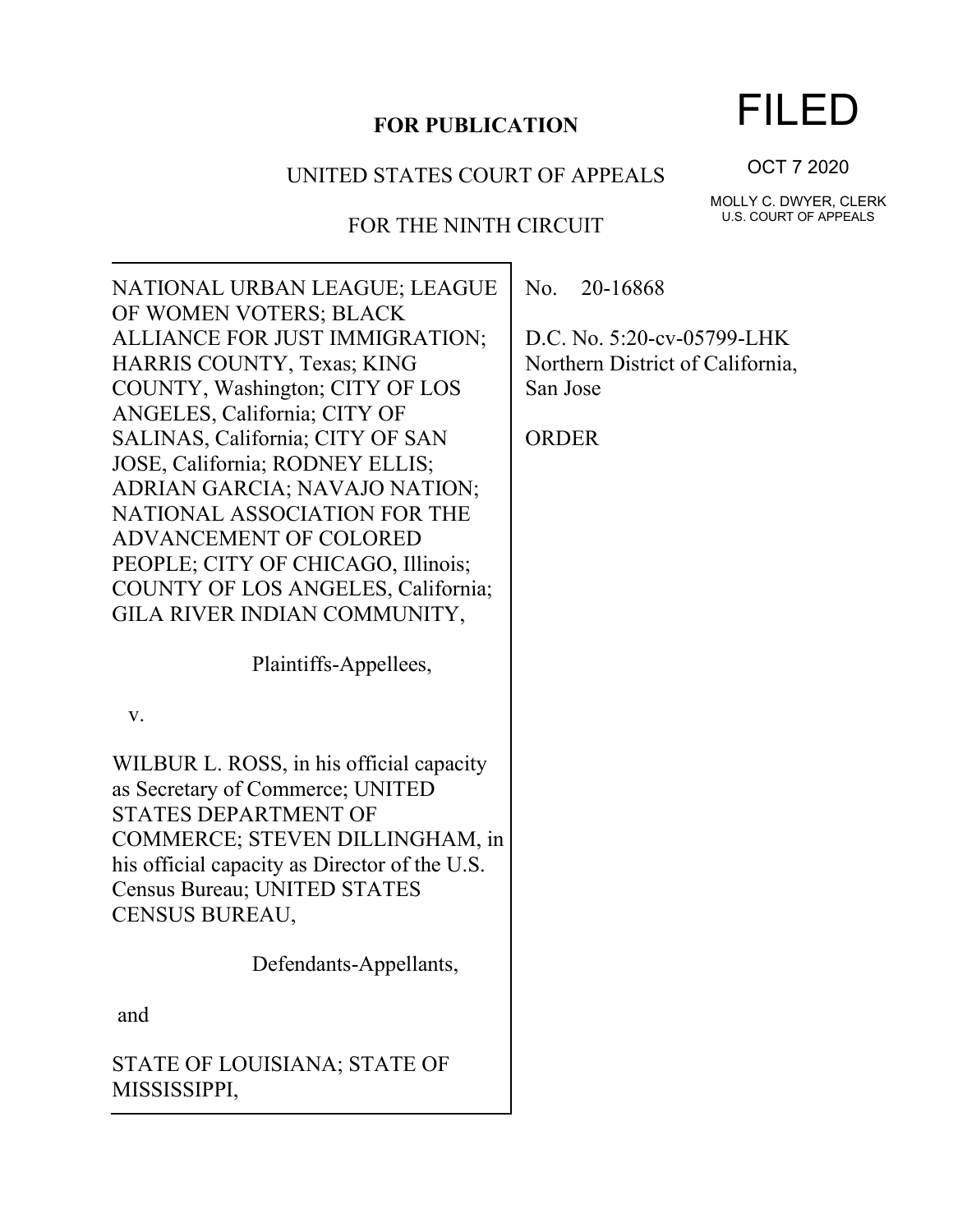Intervenor-Defendants.

Before: GRABER, W. FLETCHER, and BERZON, Circuit Judges.

Just as the 2020 decennial census was getting underway, the COVID-19 pandemic hit, freezing operations and disrupting a process that had taken nearly a decade to plan. The Census Bureau ("Bureau") instituted a revised schedule on April 13 ("COVID-19 Plan"), extending its operations to account for this delay. But on August 3, 2020, the Secretary of Commerce ("the Secretary") announced a new schedule ("the Replan"), under which the Bureau greatly compressed, as compared both to the original schedule and to the COVID-19 Plan, the time allocated to various stages for completing the census. The district court issued a preliminary injunction preventing the Bureau from implementing its proposed Replan schedule for conducting the census. Addressing the government's emergency motion for a stay of the preliminary injunction pending appeal, we conclude that the government is unlikely to succeed on the merits of the appeal as to the Plaintiffs' Administrative Procedure Act ("APA") claims. To the extent that the district court enjoined the Replan and the September 30, 2020, deadline for data collection, the government has not met its burden in showing irreparable harm, and the irreparable harm to the Plaintiffs and the resulting balance of equities justify the denial of a stay. To the extent that the district court enjoined the

2 a set of  $\sim$  2 a set of  $\sim$  2 a set of  $\sim$  2 a set of  $\sim$  3 a set of  $\sim$  3 a set of  $\sim$  3 a set of  $\sim$  3 a set of  $\sim$  3 a set of  $\sim$  3 a set of  $\sim$  3 a set of  $\sim$  3 a set of  $\sim$  3 a set of  $\sim$  3 a set of  $\sim$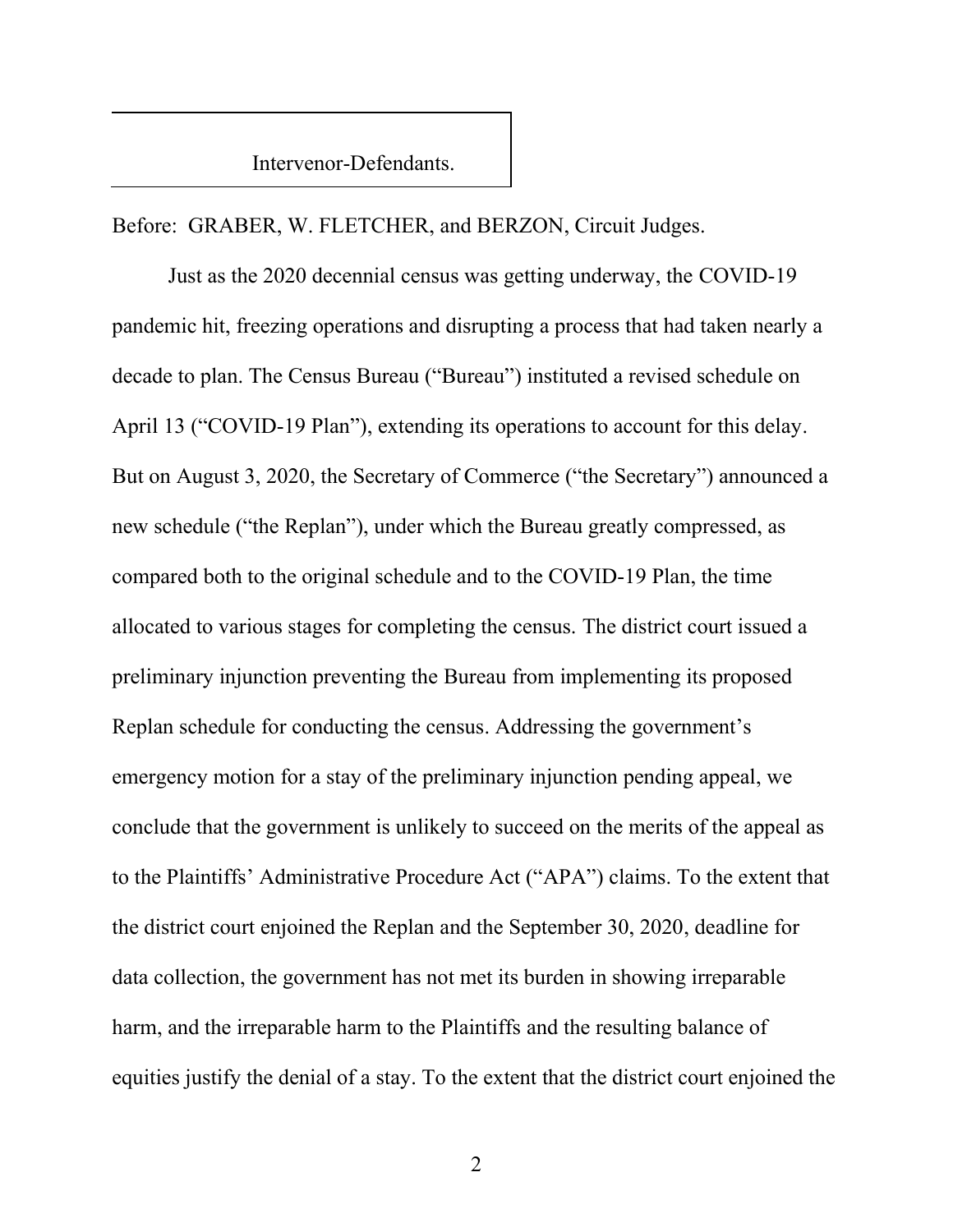government from attempting to meet the December 31, 2020, statutory deadline for completing tabulations by state, the government has, at this juncture, met its burden in seeking a stay pending appeal. We therefore deny the government's motion for a stay in part and grant it in part.

#### **I.**

The "Bureau's mandate in conducting the decennial census is to count everyone living in the United States" and its territories, as Bureau Associate Director Fontenot described in his September 5 declaration. The Bureau spent most of the last decade planning the 15.6 billion dollar 2020 decennial census, an undertaking of extreme complexity.

The four critical interlocking steps of the 2020 census are: (1) soliciting selfresponse by households, electronically or by mail; (2) non-response follow-up ("NRFU"); (3) data processing; and (4) submission by the Secretary of the two statutorily required reports based on the census data. 13 U.S.C. § 141(b)–(c). The Secretary is required to tabulate the total population by state for congressional apportionment, a task that "shall be completed within 9 months after the census date," of April 1. *Id.* § 141(b). The Secretary also must tabulate population data used by states for districting, which "shall be completed by him as expeditiously as possible after the decennial census date" and "shall, in any event, be completed,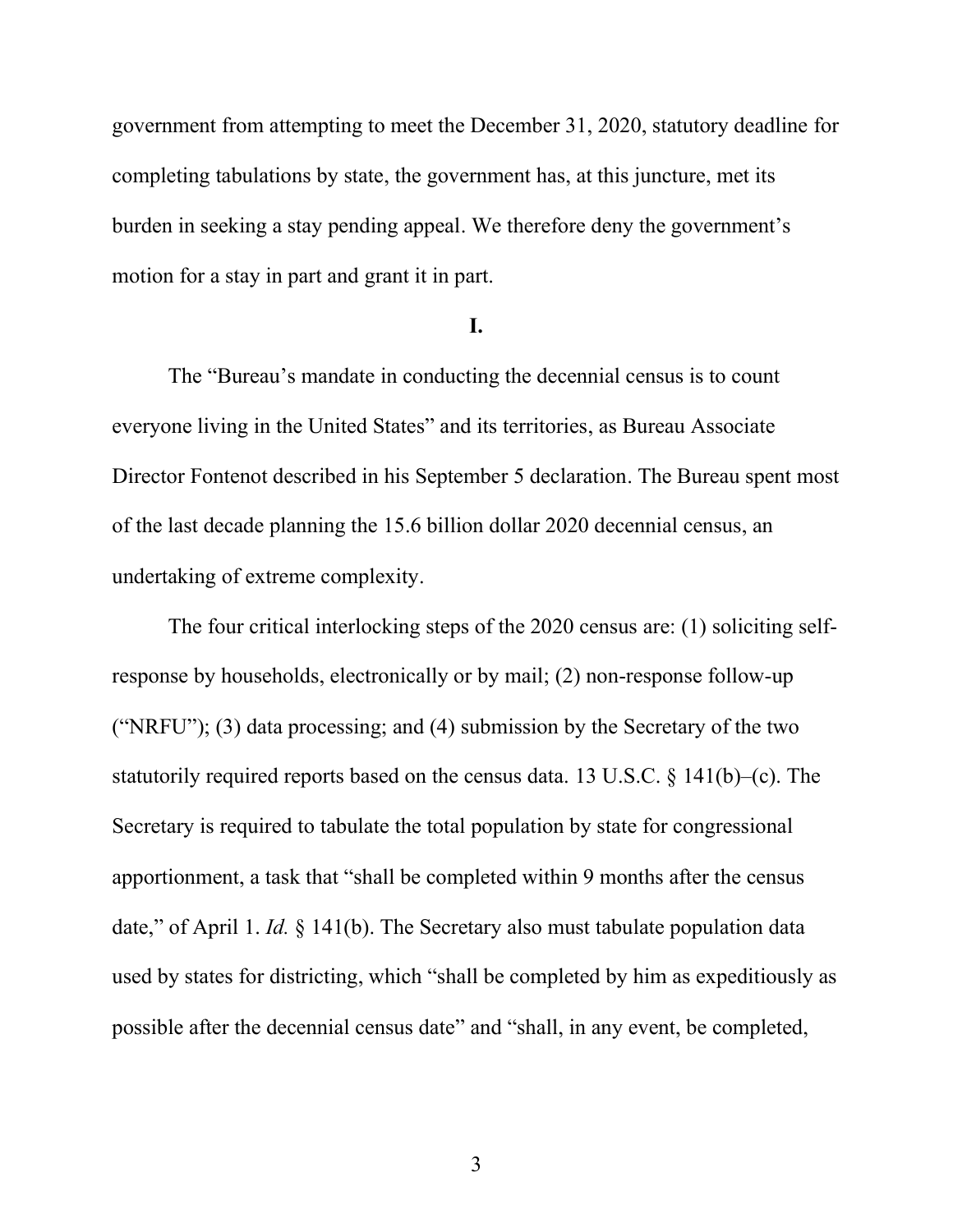reported, and transmitted to each respective State within one year after the decennial census date." *Id.* § 141(c).

Just six days after the self-response period began, in March 2020, COVID-19 stopped the entire census process in its tracks. Following Office of Management and Budget ("OMB") guidance, the Bureau completely suspended decennial field operations for 47 days between March 18 and May 4, and restarted operations in phases over the next two weeks. During that freeze, the Bureau created a new schedule to accommodate the COVID-19 delays.

On April 13, 2020, the Bureau adopted the COVID-19 Plan, extending the total time for the census from 54 weeks to 71.5 weeks. This extension restored to the schedule the 47 days lost to the complete pandemic shutdown. The Plan also provided additional time for field operations to restart and conclude by October 31, 2020. The Bureau reasoned that the pandemic would make hiring and training the huge temporary staff needed more difficult. Additional time would also be required for the NRFU process, both because of relocations caused by the pandemic and because of the difficulty of in-person canvassing when respondents would be reluctant to interact with enumerators for fear of contracting the illness. The extension also built in more time for data processing, needed to address the complexities of population shifts caused by COVID-19.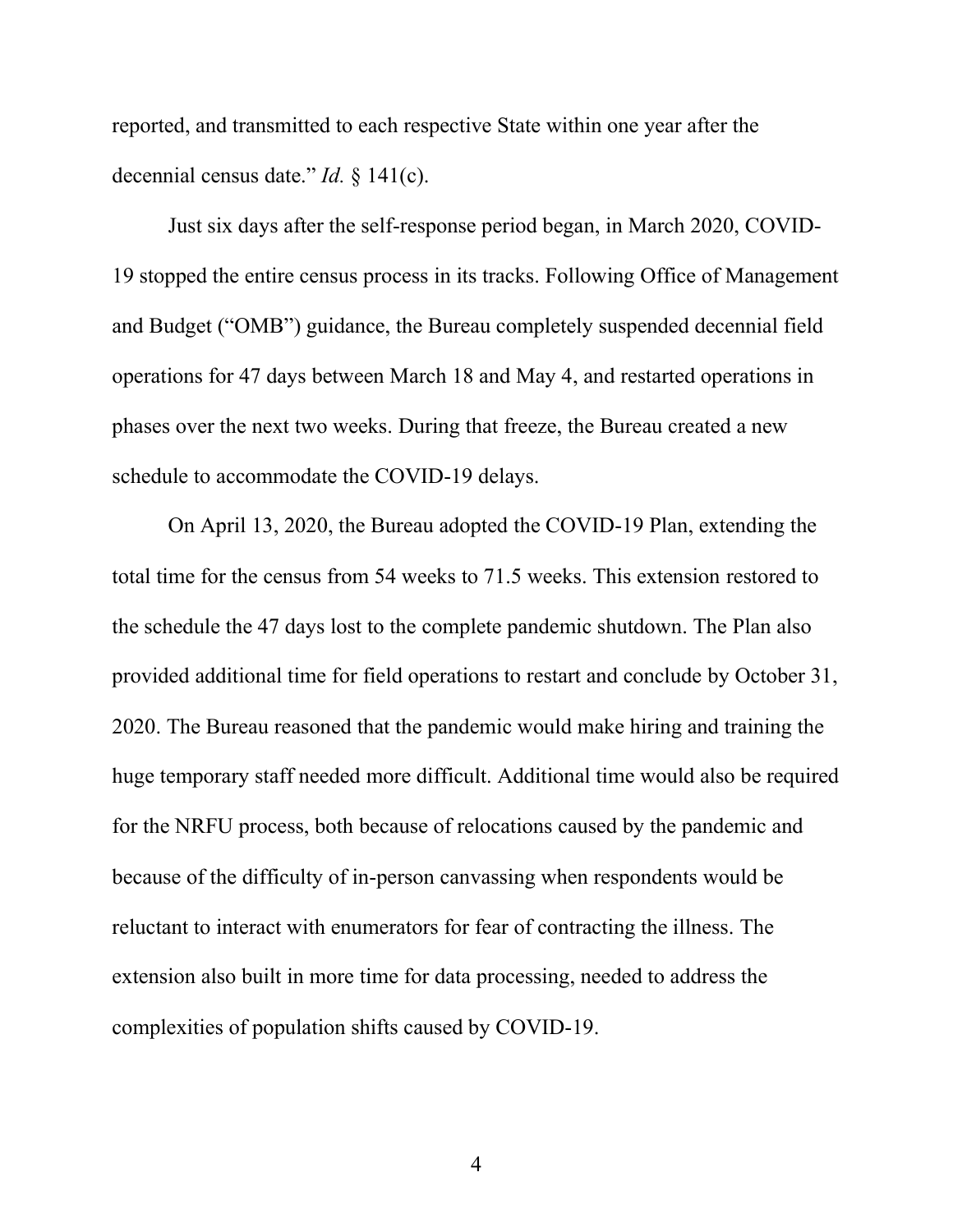The Bureau requested that Congress accordingly extend the statutory deadlines by 120 days. Government officials, from the President to Bureau officers, strenuously maintained that the current statutory deadlines were impossible to meet after the delays and changes caused by the COVID-19 suspension and its aftermath. The House of Representatives passed a bill extending the statutory deadlines for reporting; the Senate Small Business and Entrepreneurship Committee held a hearing on the bill on July 23, 2020. Soon thereafter, the Administration switched gears, requesting, instead of an extension, additional funding to complete a "timely" census. Census Bureau Director Dillingham, when asked about the change at a House hearing, no longer supported an extension.

On July 31, 2020, the Bureau removed the October 31, 2020, deadline for data collection field operations from its website. Over the next four days, Bureau staff and officials prepared a presentation for Secretary Wilbur Ross on the feasibility of moving the end of data collection to September 30, 2020 and completing the data processing necessary for reapportionment by December 31. Despite the Bureau's months-long position that meeting the statutory deadlines was impossible, Secretary Ross on August 3, 2020, approved the new Replan schedule, which ended field operations by September 30 and the initial data processing stage by December 31, 2020. This plan condensed the total time to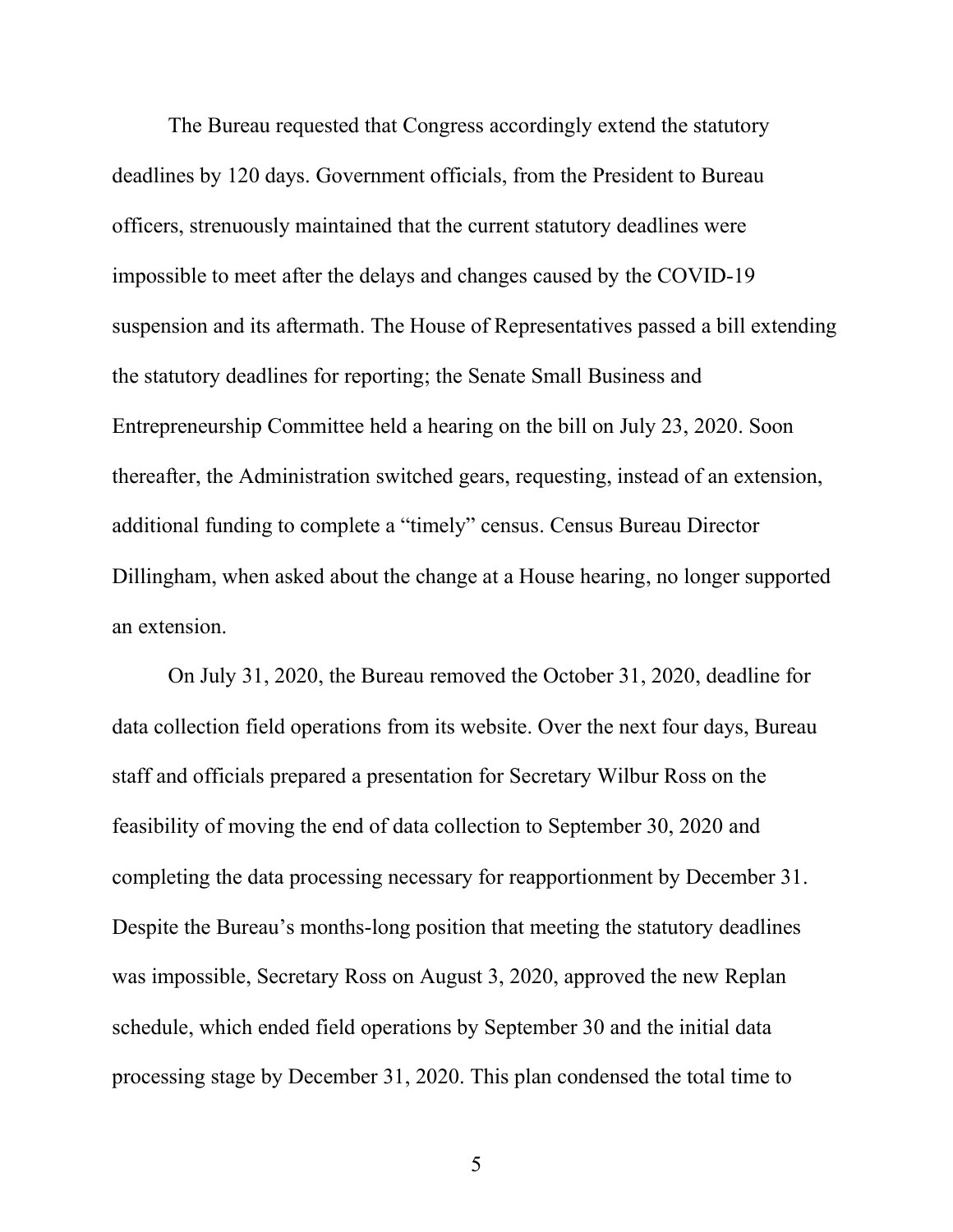conduct the census to 49.5 weeks, 4.5 weeks less than the pre-COVID schedule of 54 weeks and 22 weeks less than the extended COVID-19 schedule adopted to account for past and future pandemic-related delays. The Secretary announced the Replan in a two-page press release, which contained no explanation concerning why the previous projected need to extend the deadlines no longer obtained.

A coalition of plaintiffs, including advocacy organizations, cities, counties, and tribal groups (collectively, "Plaintiffs"), filed suit to enjoin the Replan, alleging violations of both the APA and the Enumeration Clause of the Constitution. The district court granted, and then extended, a temporary restraining order. The government argued that "there is no administrative record in this case because there is no APA action." But both sides agreed that discovery, in the short term, could be limited to non-privileged documents provided to the Department of Commerce Inspector General for a report on the Replan.

Based on that record, the district court issued a preliminary injunction. The court held that Plaintiffs had a high likelihood of success on the merits of their APA claim and so did not reach the question whether the Replan directly violated the Enumeration Clause. The court's order stayed the "Replan's September 30, 2020 deadline for the completion of data collection and December 31, 2020 deadline for reporting the tabulation of the total population to the President" and "enjoined [the defendants] from implementing these two deadlines."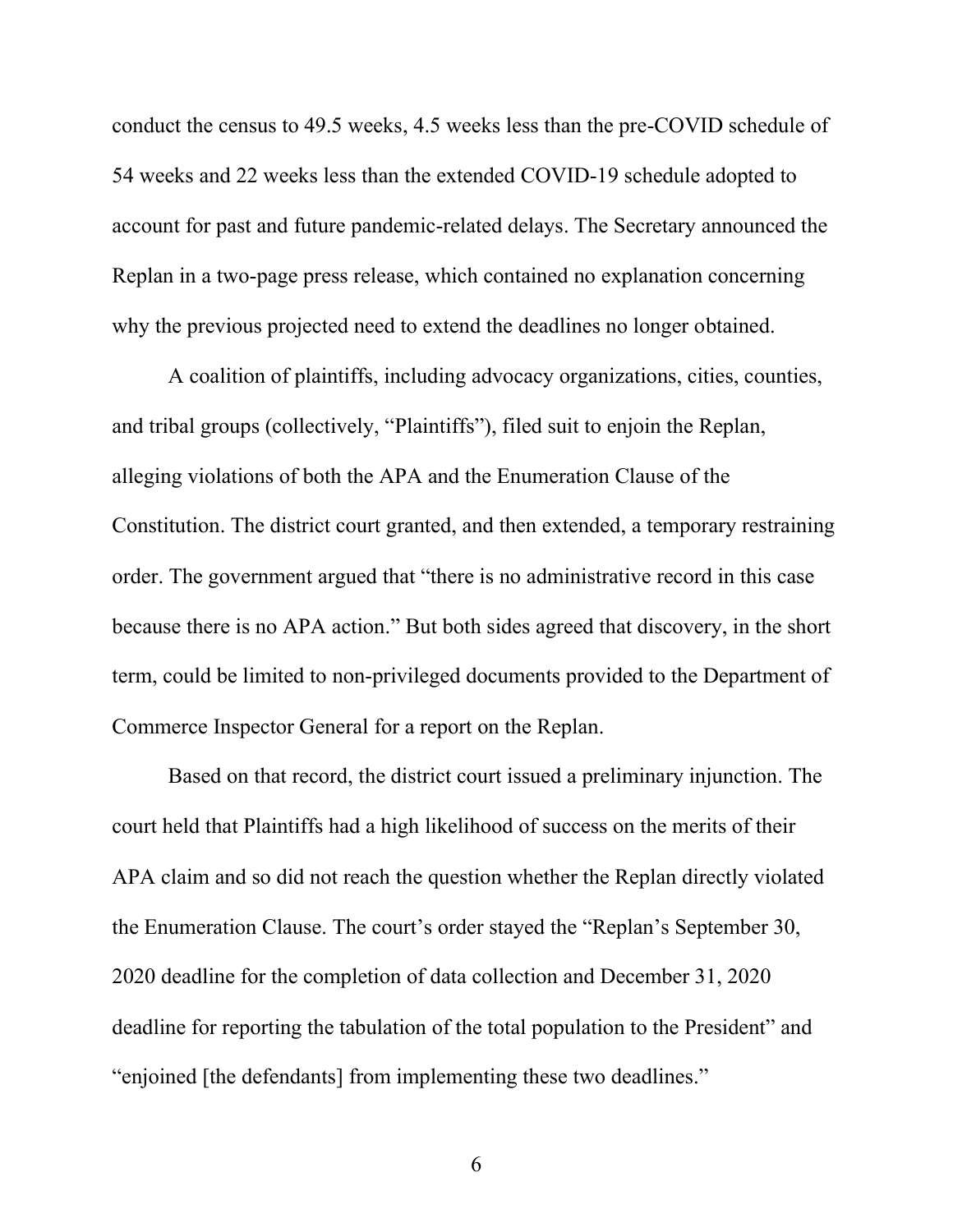After the district court entered its injunction, the government continued to publicize the September 30, 2020, data collection deadline on its website. Enumerators across the country—the individuals hired to conduct the census by contacting inhabitants—reported being told that operations would end on September 30. On September 28, 2020, the Bureau announced, on Twitter and in a press release, that it would now end data collection on October 5, 2020, which it justified in an internal document as the date adopted "in order to meet apportionment delivery date of December 31, 2020." The district court subsequently issued an order clarifying the scope of the injunction, explaining that the injunction "'postpone[s] the effective date of' th[e] two Replan deadlines and so reinstates the administrative rule previously in force: the COVID-19 Plan deadlines of October 31, 2020 for the completion of data collection and April 30, 2021 for reporting the tabulation of total population to the President." The district court determined that the October 5 deadline violated the injunction, also noting that it suffered "the same legal defects as the Replan." The court required the Census Bureau to notify employees that "data collection operations will continue through October 31, 2020." The Bureau recently complied with that directive.

The government appealed and requested both an administrative stay and a stay of the preliminary injunction. On September 30, this court denied the administrative stay. *National Urban League v. Ross*, - F.3d -, 2020 WL 5815054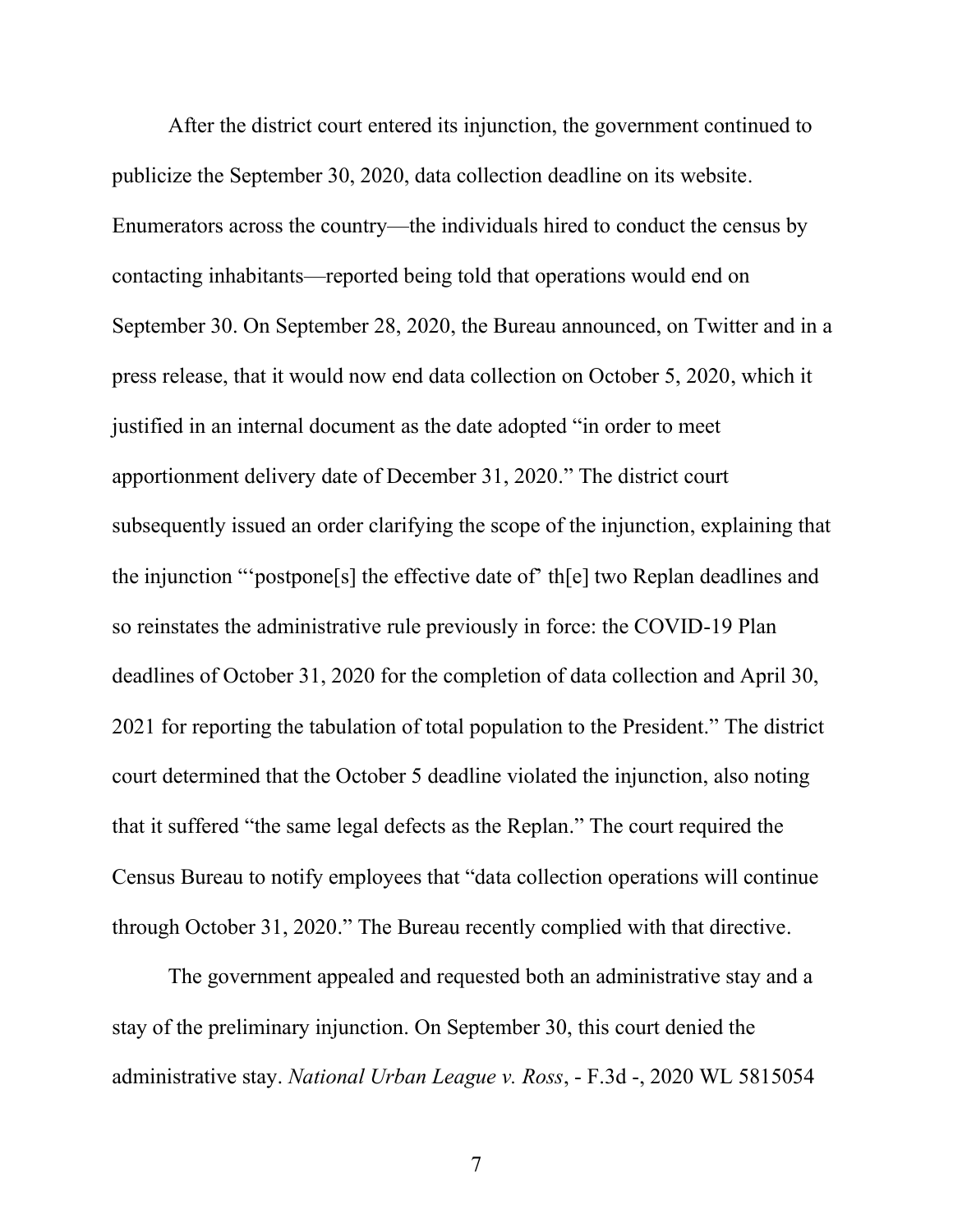(9th Cir. Sept. 30, 2020). The question now before us is whether to grant a stay pending appeal to a merits panel.

## **II.**

"A party requesting a stay pending appeal 'bears the burden of showing that the circumstances justify an exercise of [judicial] discretion.'" *Doe #1 v. Trump*, 957 F.3d 1050, 1058 (9th Cir. 2020) (quoting *Nken v. Holder*, 556 U.S. 418, 433– 34 (2009)). In determining whether to grant the government's motion for a stay, "we apply the familiar standard set forth by the Supreme Court in *Nken*, namely: (1) whether the Government has made a strong showing of the likelihood of success on the merits; (2) whether the appellants will be irreparably injured absent a stay; (3) whether a stay will substantially injure other parties; and (4) where the public interest lies." *Id.* (quoting *Nken*, 556 U.S. at 426). "The first two factors . . . are the most critical." *Id.* (quoting *Nken*, 556 U.S. at 434). "We review the scope of the district court's preliminary injunction for abuse of discretion." *Id.* (citing *California v. Azar*, 911 F.3d 558, 568 (9th Cir. 2018), *cert. denied sub nom. Little Sisters of the Poor Jeanne Jugan Residence v. California*, 139 S. Ct. 2716 (2019)).

#### **A.**

The government's primary argument as to why it is likely to succeed on the merits of its appeal is that the district court erred in determining that the Replan was a "final agency action" subject to APA review. The government has not made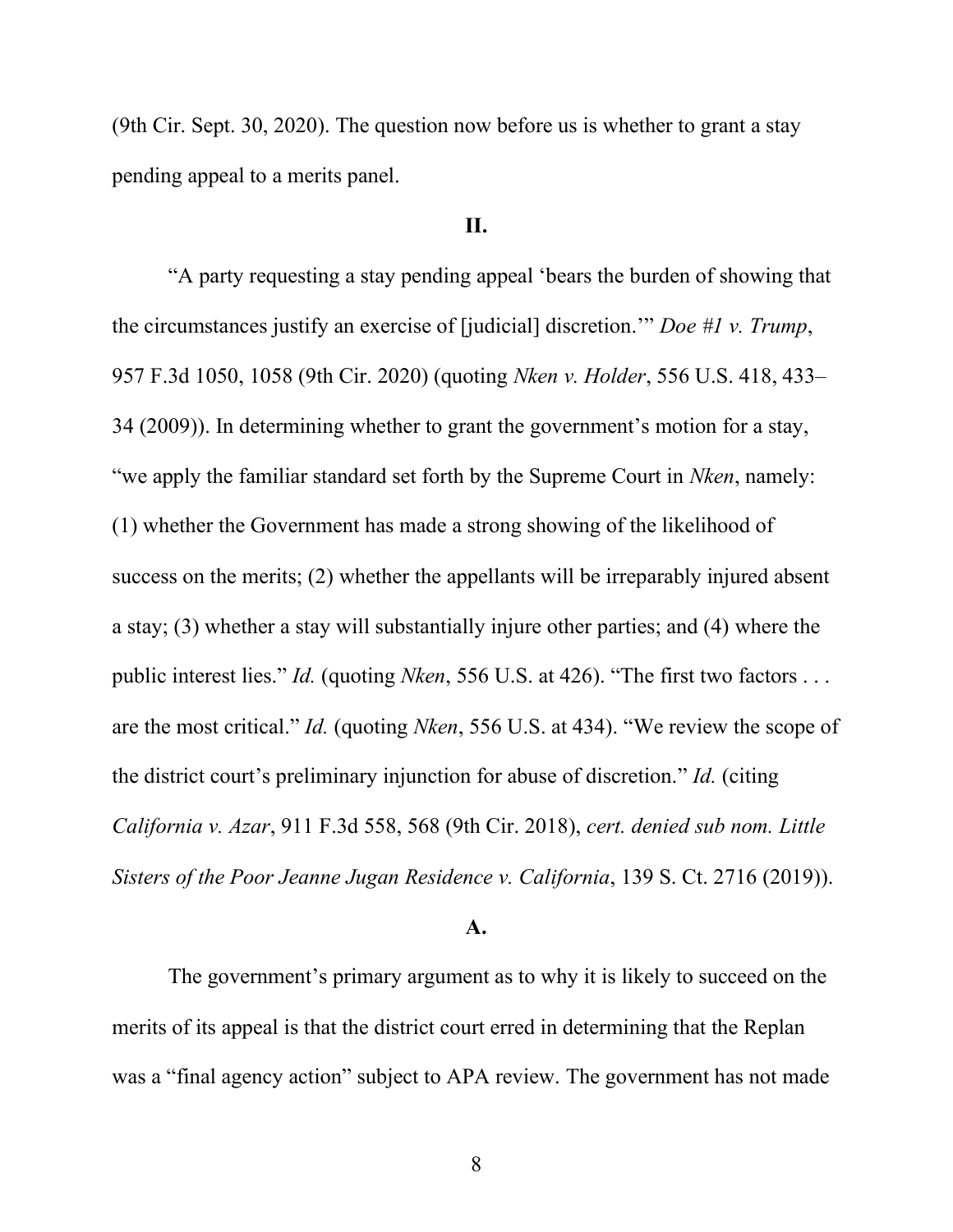the requisite strong showing that it is likely to prevail on this point.

To maintain a cause of action under the APA, a plaintiff must challenge "agency action" that is "final." *Wild Fish Conservancy v. Jewell*, 730 F.3d 791, 800 (9th Cir. 2013) (citing *Norton v. S. Utah Wilderness All.*, 542 U.S. 55, 61–62 (2004)). To be reviewable as an "agency action," the challenged act of the agency must be "circumscribed" and "discrete." *Norton*, 542 U.S. at 62–63. The government maintains that the Replan fails this test, as it "is a collection of individual judgments by the Census Bureau, all subject to constant revision." The government does not have a strong likelihood on this record of supporting that characterization.

The Replan was characterized in the short August 3 Press Release as a change in census operations and in the deadlines for completing those operations "to accelerate the completion of data collection and apportionment counts by our statutory deadline of December 31, 2020." Unlike in *NAACP v. Bureau of the Census*, 945 F.3d 183 (4th Cir. 2019), Plaintiffs challenge the decisionmaking process that went into the decision in the Replan to greatly accelerate the census process over the COVID-19 Plan, not specific "design choices" within that plan. *Id.* at 188. And unlike in *Lujan v. National Wildlife Federation*, 497 U.S. 871 (1990), which held that there was no discrete agency action in an "APA challenge to 'each of the 1250 or so individual classification terminations and withdrawal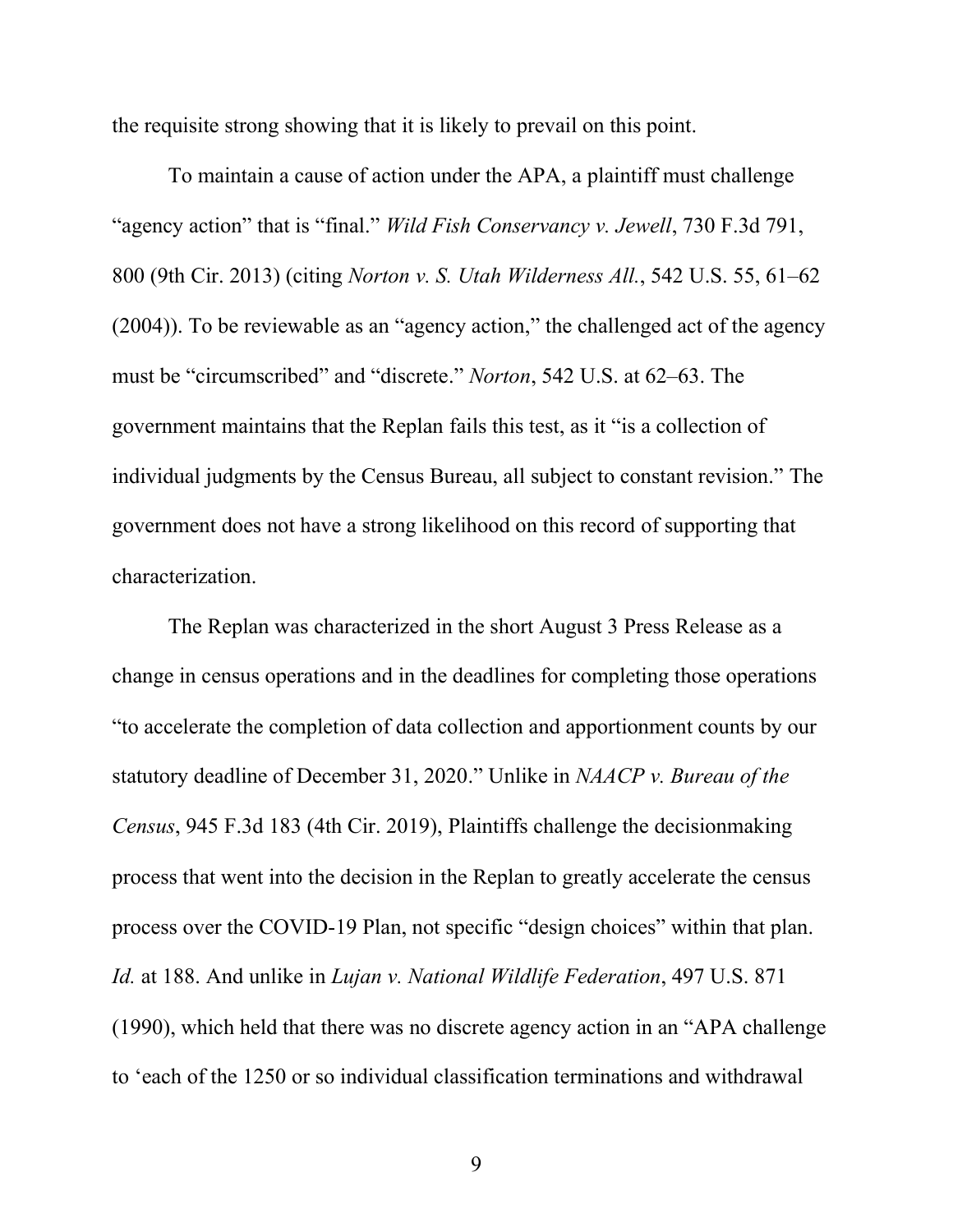revocations' effected under the land withdrawal review program," *id.* at 881, a term that was "not derived from any authoritative text," *id.* at 890, the district court here found that the Bureau treated the Replan as a single proposal, presented "to the Secretary in a single slide deck" and announced in a single press release.

As to the other requisite for APA review, finality, for an agency action to be "final," "the action must mark the 'consummation' of the agency's decisionmaking process—it must not be of a merely tentative or interlocutory nature . . . . [and] the action must be one by which 'rights or obligations have been determined,' or from which 'legal consequences will flow.' *Bennett v. Spear*, 520 U.S. 154, 177–78 (1997) (citations omitted). Here, the new deadlines were announced publicly, the Replan was implemented by the Bureau, and when the district court first ruled, data collection was set to cease on September 30. The district court concluded that significant legal consequences will flow from the timing and deadlines of the census, including consequences to political representation, federal and state funding, and degradation of census data, due to likely inaccuracies in the reported totals of hard-to-count populations. These effects echo the consequences faced by the Plaintiffs in *Department of Commerce v. New York*, 139 S. Ct. 2551 (2019), which also analyzed a final agency action concerning census decisionmaking under the APA. *Id.* at 2565.

In sum, the government has not made a strong showing that it is likely to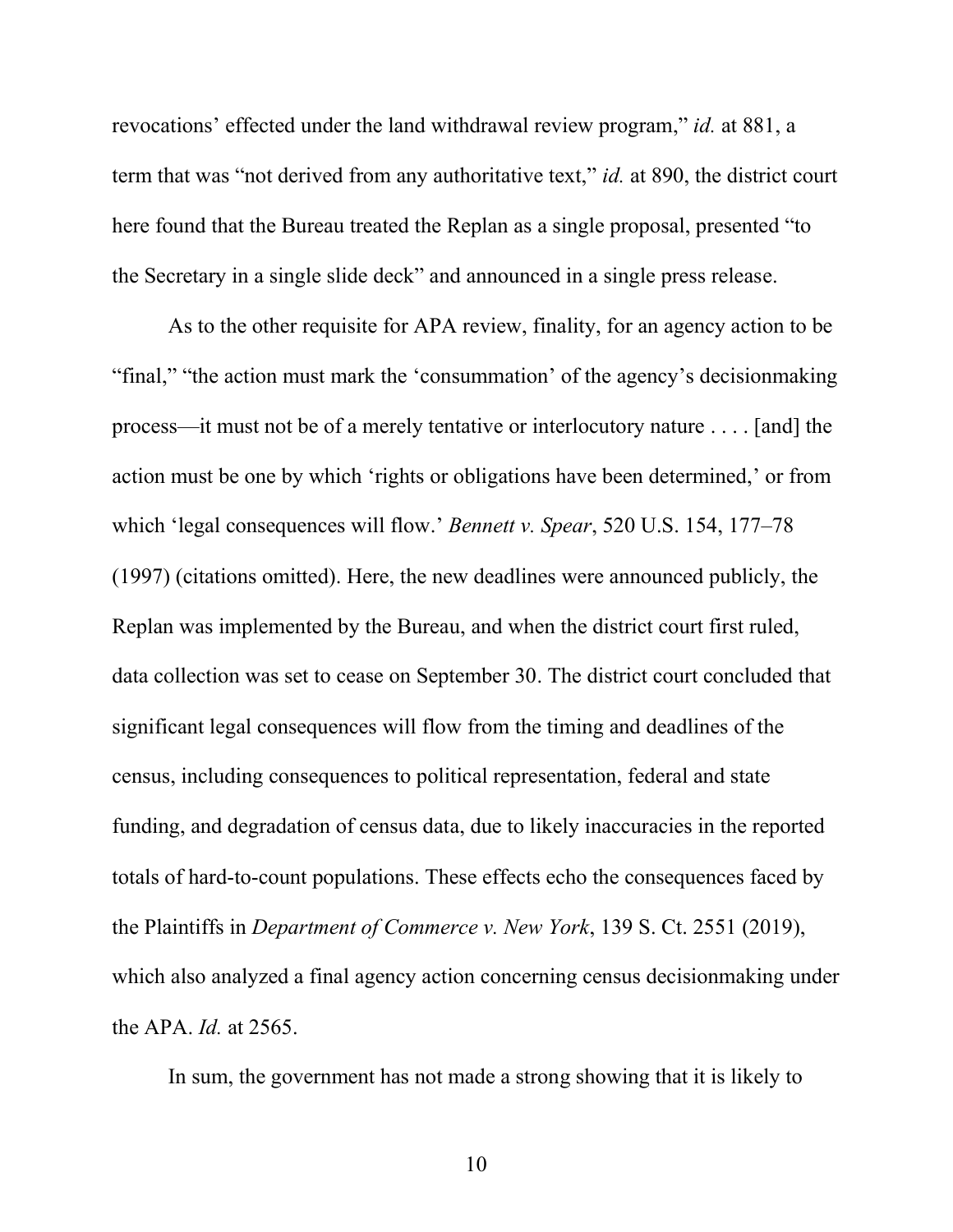prevail on appeal on its primary challenge to the district court's merits ruling.

#### **B.**

The government also argues that, if the Replan is reviewable, the district court erred in concluding that its adoption likely violated the APA, so the government is likely to succeed on the merits of this appeal. The government's barebones, one-note argument on this point does not meet the stringent *Nken* "strong showing" standard. The district court laid out in great detail five grounds on which to find Plaintiffs were likely to succeed on their contention that the government did not meet the APA's standards for reasoned decisionmaking.

APA review "is limited to 'the grounds that the agency invoked when it took the action.'" *Dep't of Homeland Sec. v. Regents of the Univ. of Ca.*, 140 S. Ct. 1891, 1907 (2020) (quoting *Michigan v. EPA*, 576 U.S. 743, 758 (2015)). Agency action is arbitrary and capricious where the agency "entirely failed to consider an important aspect of the problem," *Motor Vehicle Mfrs. Ass'n of U.S., Inc. v. State Farm Mut. Auto. Ins. Co.*, 463 U.S. 29, 43 (1983), an analysis which "turns on what [the] relevant substantive statute makes 'important,'" *Or. Nat'l Res. Council v. Thomas*, 92 F.3d 792, 798 (9th Cir. 1996). Here, the Enumeration Clause demonstrates a "strong constitutional interest in accuracy" in the census, *Utah v. Evans*, 536 U.S. 452, 478 (2002), and "[t]he [Census] Act imposes 'a duty to conduct a census that is accurate and that fairly accounts for the crucial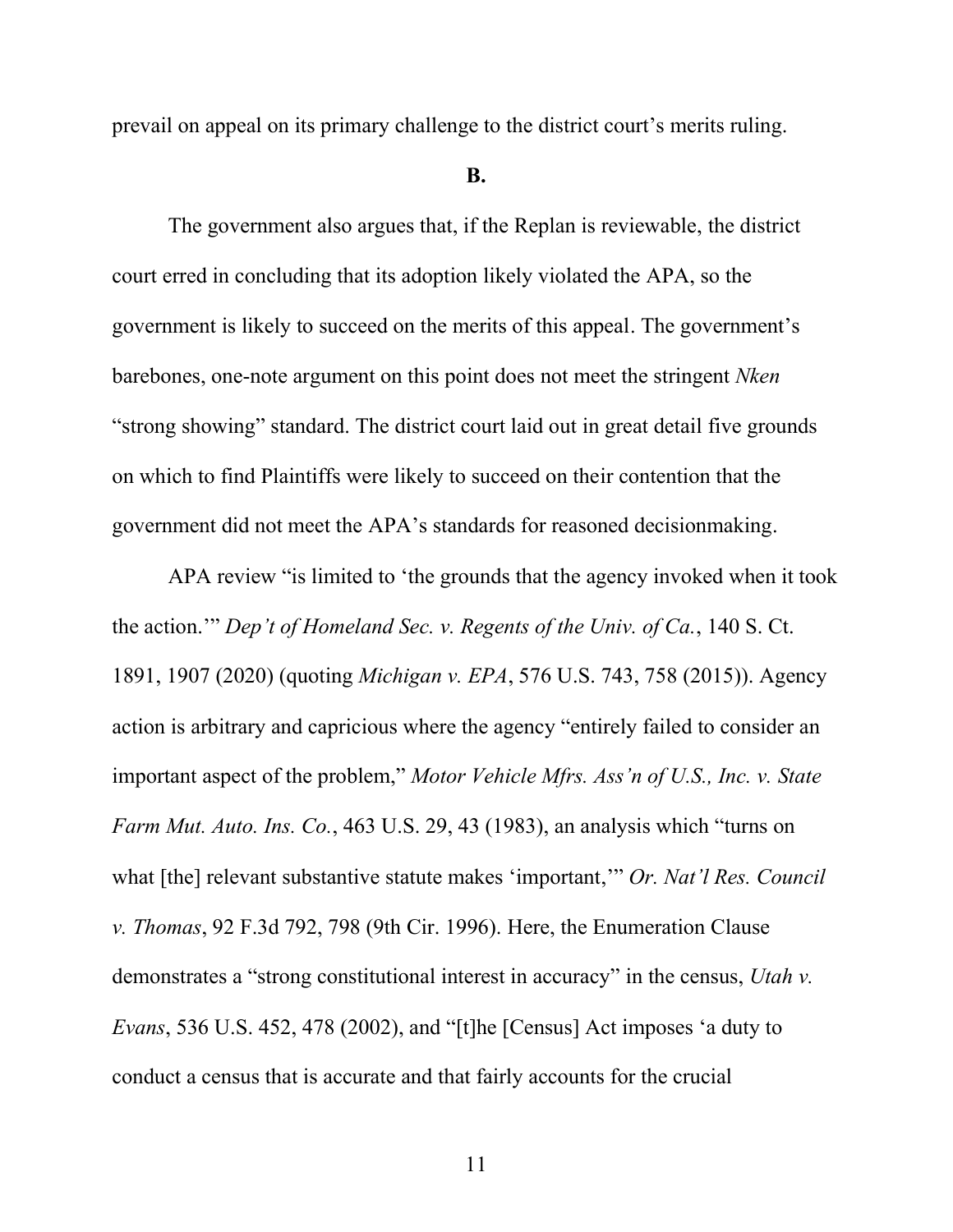representational rights that depend on the census and the apportionment,'" *Dep't of Commerce*, 139 S. Ct. at 2568–69 (quoting *Franklin v. Massachusetts*, 505 U.S. 778, 819–20 (1992) (Stevens, J., concurring in part and concurring in the judgment)). Both the Constitution and the relevant statutes governing the Bureau thus require that "the agency must examine the relevant data and articulate a satisfactory explanation for its action" taking into account the strong interest in accuracy. *State Farm*, 463 U.S. at 43. The government's arguments for a stay largely decline to discuss this requirement, instead focusing on the purported need to meet the December deadline at all costs.<sup>1</sup>

The record of the agency's decisionmaking during the few days that the

<sup>&</sup>lt;sup>1</sup> Title 13 U.S.C. § 141(b) requires that "[t]he tabulation of total population by States . . . as required for the apportionment of Representatives in Congress among the several States shall be completed *within 9 months after the census date* and reported by the Secretary to the President of the United States." *Id.* (emphasis added). The census date is specified as "the first day of April" every tenth year. *Id.*  $\S$  141(a). The parties have both understood  $\S$  141(b) to require tabulation and reporting by December 31, 2020, so we therefore assume that interpretation here. We note, however, that the statute contemplates a time frame in which to complete the census, rather than a specified date, as it does in  $\S$  141(a). The subsequent requirement in 2 U.S.C. §2a(a) for the President to transmit apportionment data to Congress also gives a contingent deadline of "the first day, or within one week thereafter, of the first regular session" of Congress. We leave open the question whether, given the wording of the statutes and general considerations regarding the interpretation of statutory timelines, the agency should view this deadline as inflexible or, instead, as subject to adjustment, akin to equitable tolling or force majeure concepts, if they cannot be met because of extraordinary circumstances. Perhaps, as President Trump publicly stated in April, "I don't know that you even have to ask [Congress for an extension]. This is called an act of God. This is called a situation that has to be."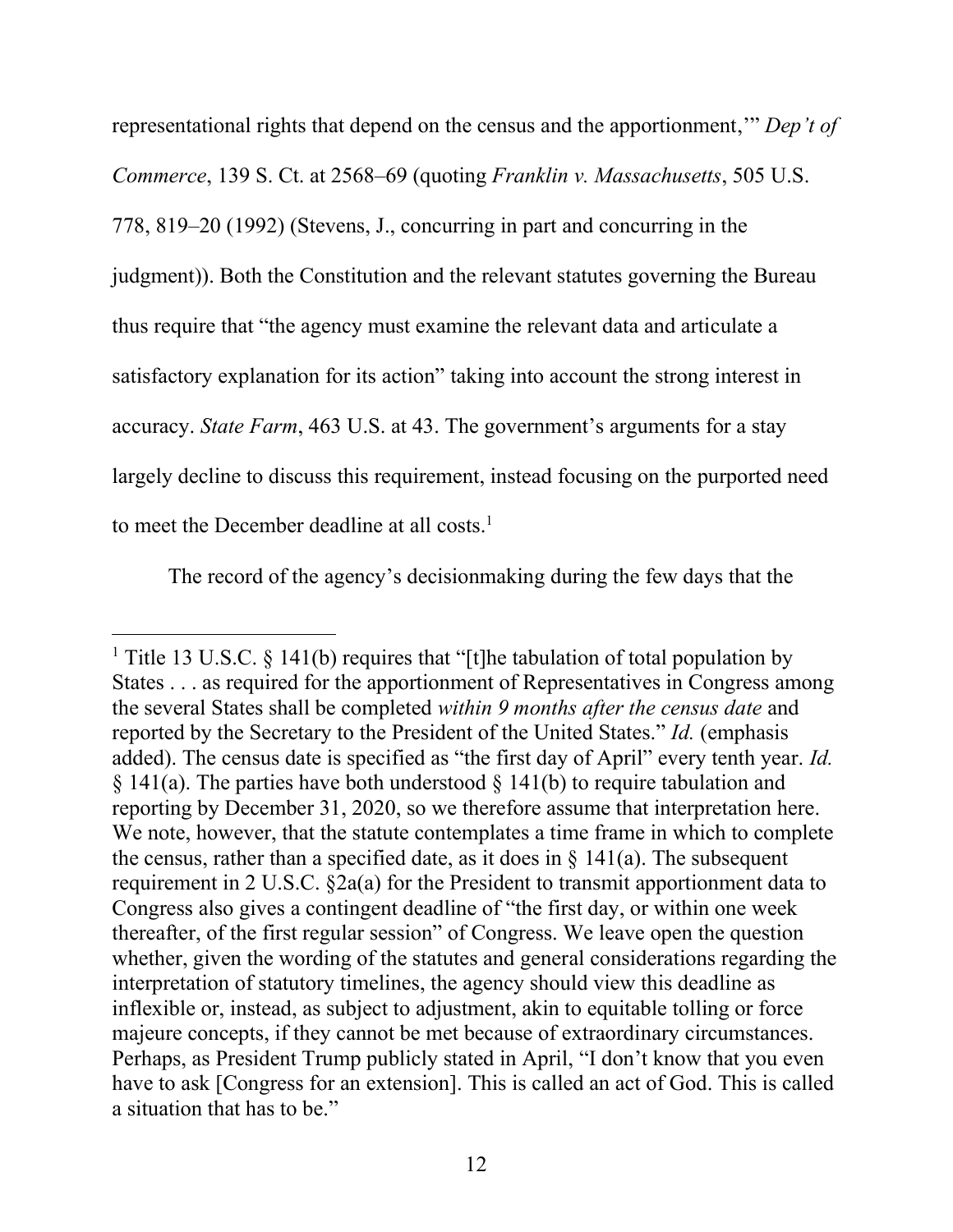Replan was being developed does not show *any* response, let alone a "satisfactory explanation," to the numerous statements by Bureau officials that accelerating the schedule adopted in the COVID-19 Plan would jeopardize the accuracy of the census. Most importantly, the August 3 slide deck presented to the Secretary giving "Operational and Processing Options to meet September 30, 2020" warns that "[a]ccelerating the [field operations] schedule by 30 days introduces significant risk to the accuracy of the census data." This accuracy concern went unaddressed—beyond an unsupported attestation that the count would be accurate—in the barebones press release announcing the Replan or elsewhere in the administrative record.

The district court also concluded that there was a striking lack of evidence in the record showing that the Bureau had considered the extensive reliance interest on the COVID-19 Plan. That conclusion is amply supported. "When an agency changes course, as [the Bureau] did here, it must 'be cognizant that longstanding policies may have "engendered serious reliance interests that must be taken into account."'" *Dep't of Homeland Sec.*, 140 S. Ct. 1891 at 1913 (quoting *Encino Motorcars, LLC v. Navarro*, 136 S.Ct. 2117, 2126 (2016)). "It would be arbitrary and capricious to ignore such matters." *Id*. (quoting *FCC v. Fox Television Stations, Inc.*, 556 U.S. 502, 515 (2009).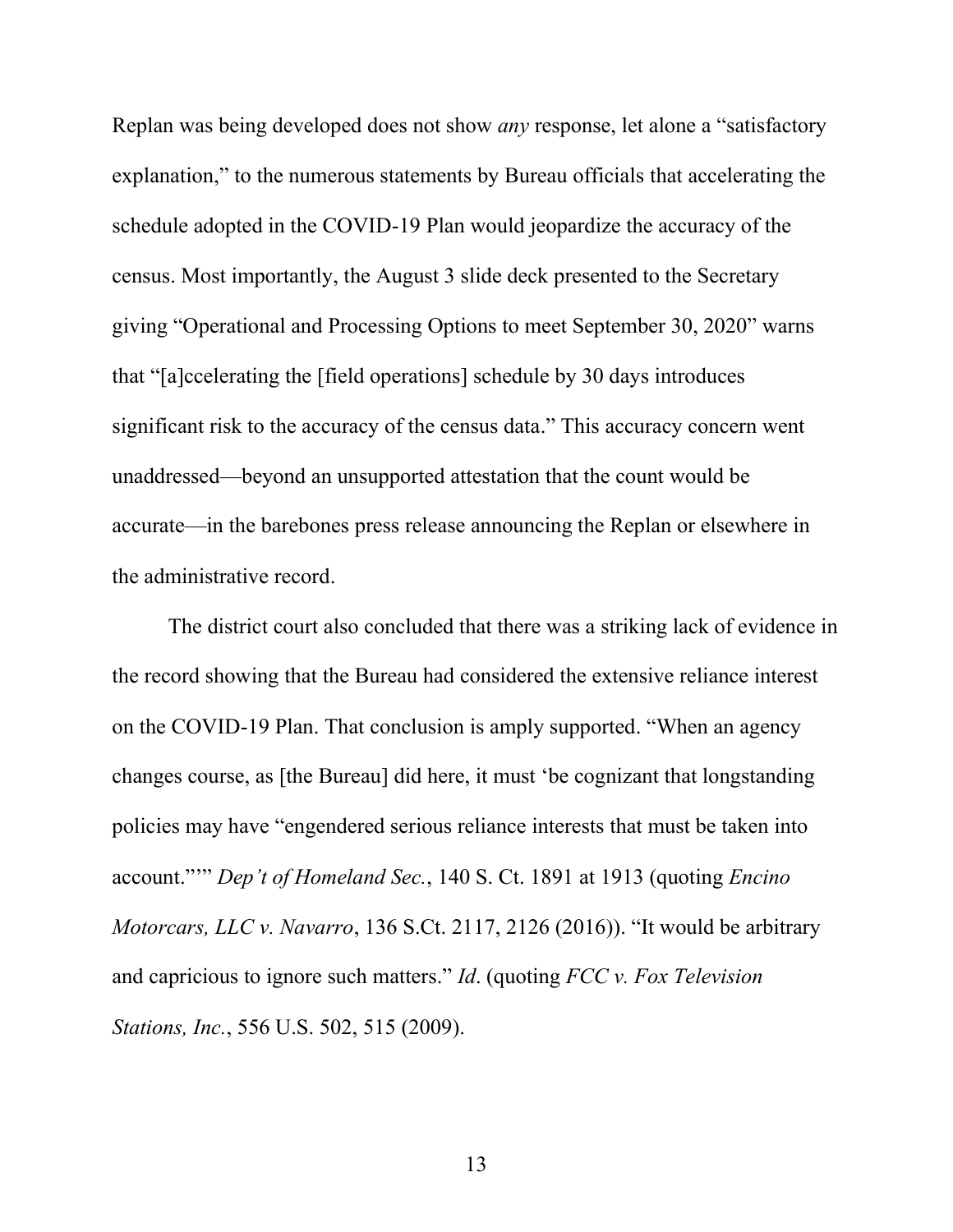The August 3 Press Release and the Replan slide deck do not consider reliance interests at all. The Bureau depends heavily on its own advertising and partnerships with private organizations to drive participation in the census, particularly in hard-to-reach communities. Toward this end, targeted public advertising was increased under the COVID-19 Plan. Nowhere do the brief Replan materials consider that the Bureau and its partners had been relying on and disseminating information based on the October 31 deadline for data collection. Nor did the government address the reliance interest of the public in following the October 31 deadline for self-reporting and for responding to enumerators' contact efforts, and therefore not filling out a census or responding to a census worker before September 30. <sup>2</sup> These basic gaps in the government's attention to the pertinent factors, along with the other considerations surveyed by the district court, are sufficient to demonstrate that the government has not made a strong showing of likelihood of success on appeal as to the APA claim.

The government does not really argue to the contrary regarding the various ways in which it failed its APA obligation to engage in reasoned decisionmaking. Its only argument that it has met the APA's requirements is its mantra that the Replan was necessary to meet the statutory deadline. But the worthy aspiration to

<sup>&</sup>lt;sup>2</sup> Title 13 U.S.C. § 221 imposes a fine of "not more than \$100" to anyone who "refuses or willfully neglects" to answer any census questions when requested by an authorized census officer.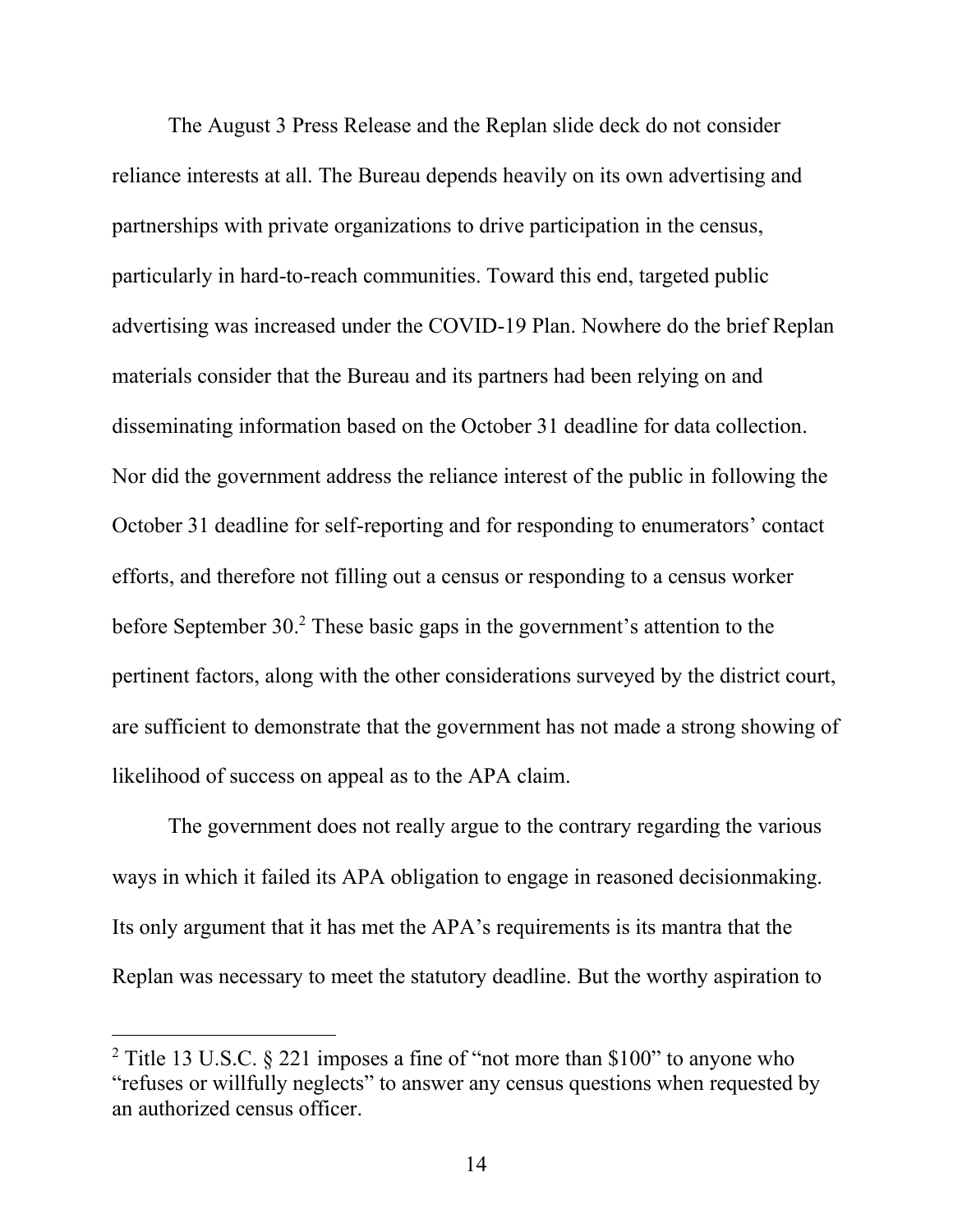meet that deadline does not excuse the failure to address *at all* other relevant considerations, such as accuracy and reliance. It also does not excuse the failure to consider whether, given the timeline of congressional action laid out by the district court, the statutory deadline could have been moved; whether the deadline might be retroactively adjusted, as was done in several earlier censuses; or whether the deadline might be equitably tolled due to the force majeure of the pandemic, particularly given the evidence before the Bureau at the time of both the COVID-19 Plan and the Replan decisions suggesting that the deadline was already unlikely to be met without sacrificing the accuracy of the count.

As the APA requires that agencies engage in "reasoned decisionmaking," *State Farm*, 463 U.S. at 52, the agency had an obligation to *consider* its other obligations and any alternatives, even if it could properly end up rejecting them. The record before us shows little evidence of that reasoning, nor does it show that "the Secretary examined 'the relevant data' and articulated 'a satisfactory explanation' for his decision, 'including a rational connection between the facts found and the choice made.'" *Dep't of Commerce*, 139 S. Ct. at 2569 (quoting *State Farm*, 463 U.S. at 43). The government therefore has not made a strong showing of likely success on appeal as to the merits of the APA claim.

## **C.**

With respect to the September 30, 2020, data collection deadline in the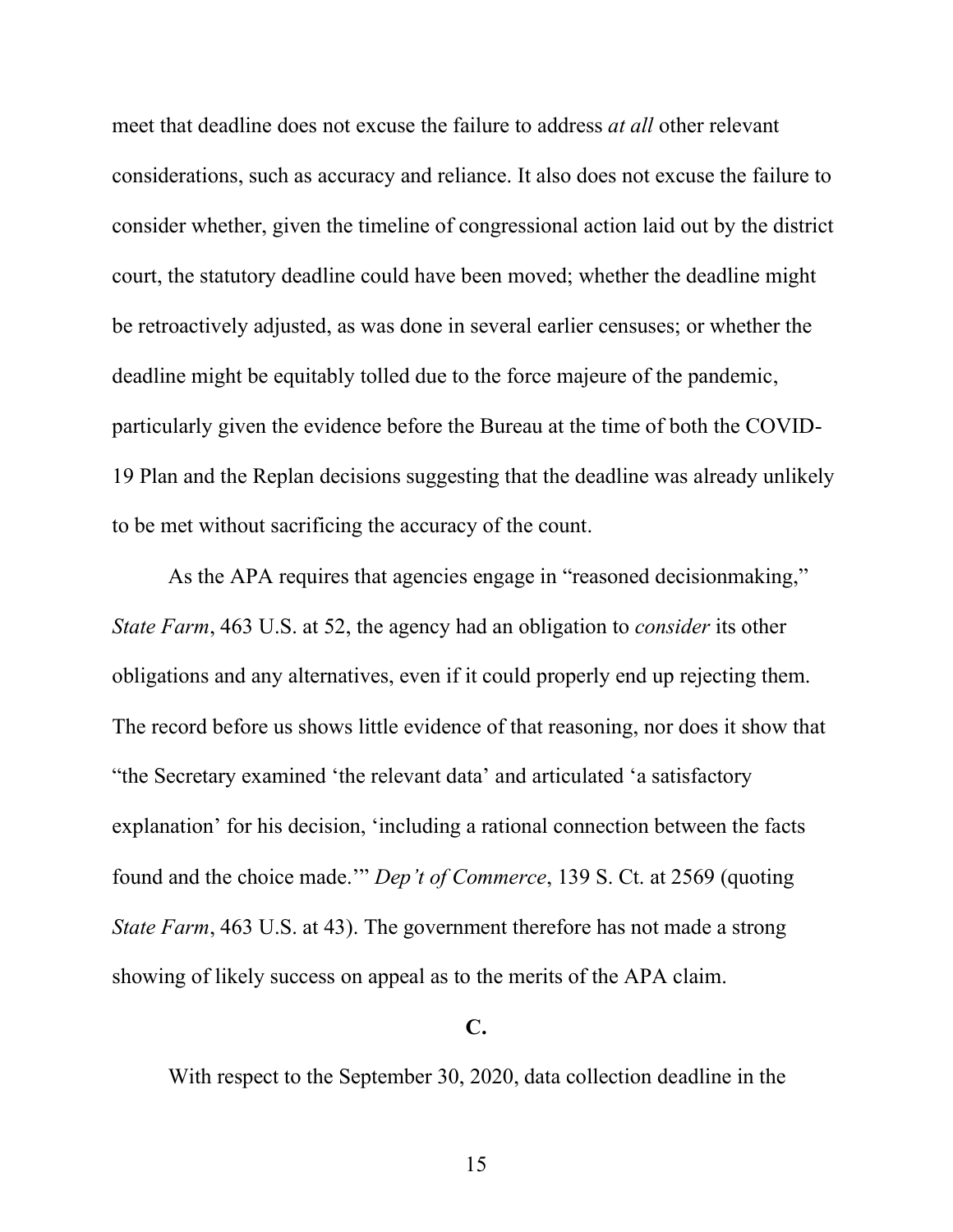Replan, the government has also not met its burden in making a strong showing either that the Plaintiffs will not succeed in establishing irreparable injury under *Winter v. Natural Resources Defense Council, Inc.*, 555 U.S. 7, 20 (2008), or that the government will suffer irreparable harm if a stay is issued under *Nken*.

The government argues that it will suffer irreparable harm if a stay is not issued, as it represents that it will be unable to meet the statutory deadline of December 31 if it cannot end counting by October 5. A longer data collection period does leave less time for processing. But the President, Department of Commerce officials, Bureau officials, and outside analysis from the Office of the Inspector General, the Census Scientific Advisory Committee, and the Government Accountability Office all stated unequivocally, some before and some after the adoption of the Replan, that the Bureau would be unable to meet that deadline under any conditions.

The government's current representation that it will be able to meet the statutory deadline if it ends collection by October 5 is a very recent development, at odds with Associate Director Fontenot's prior September 22 declaration, in which he stated: "we wish to be crystal clear that if the Court were to extend the data collection period past September 30, 2020, the Census Bureau's ability to meet its statutory deadlines to produce apportionment counts prior to December 31, 2020 and redistricting data prior to April 1, 2021 would be seriously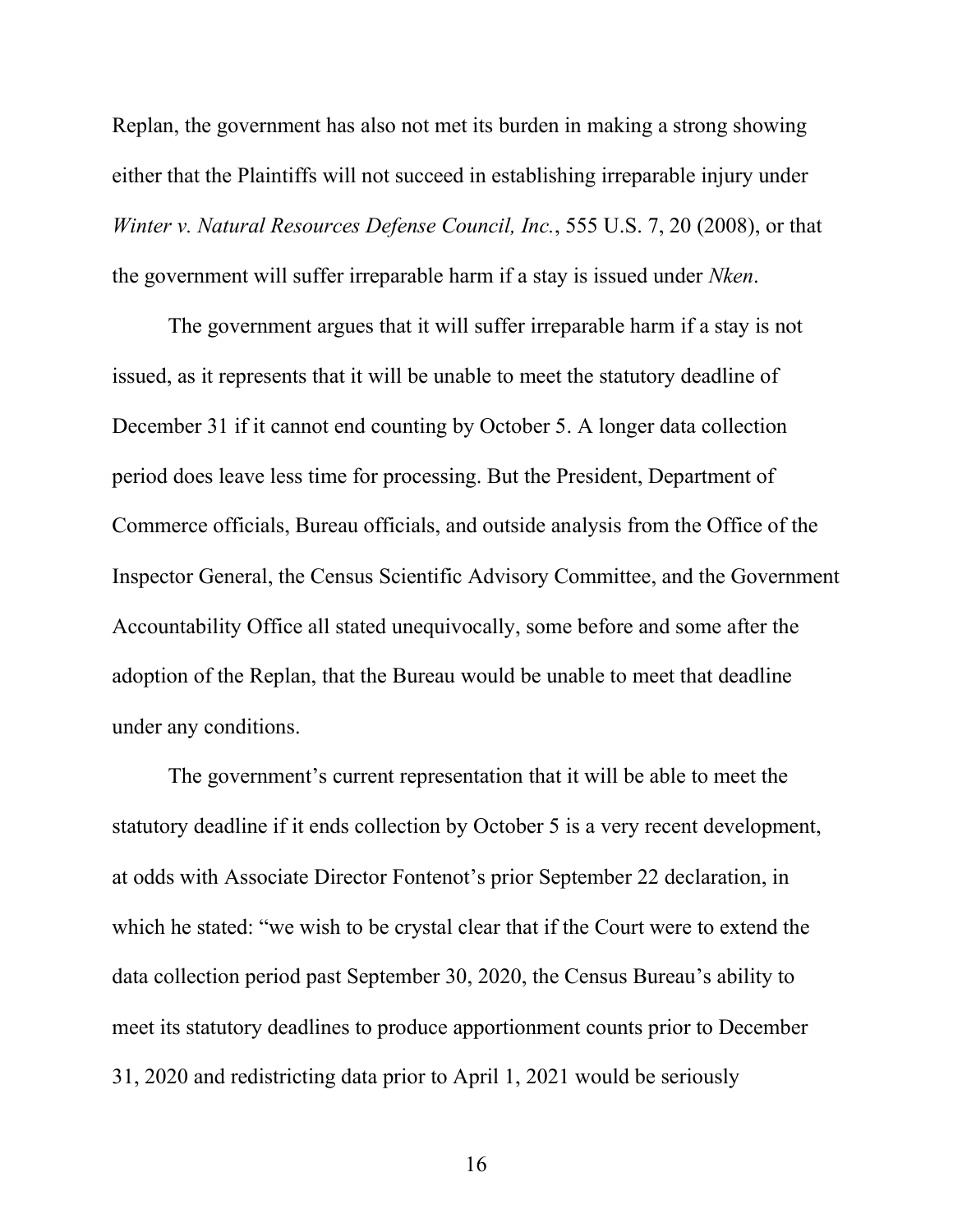jeopardized." The government's current justification—"that the enumeration is approaching a 99% target in nearly every state"<sup>3</sup>—speaks to accuracy of the count, but does not explain why the shortening of processing time below three months is consistent with Director Fontenot's prior declaration. So while there is a risk of irreparable harm to the government in denying a stay, there is also a great likelihood, given the wealth of evidence in the record, that the harm is already likely to occur.

In any event, as the district court determined in applying the *Winter* factors, the balance of hardships decidedly favors the Plaintiffs, who make a strong showing that they will suffer irreparable harm if a stay of the injunction is granted. *Nken*, 556 U.S. at 426. This court, in denying an administrative stay, explained that staying the injunction would "risk[] rendering the plaintiff's challenge to the Replan effectively moot." *National Urban League*, 2020 WL 5815054, at \*2. "Thousands of census workers currently performing field work will be terminated, and restarting these field operations and data-collection efforts, which took years of planning and hiring efforts to put in place, would be difficult if not impossible . . . ." *Id.* The harms to apportionment and distribution of federal and

 $3$  To the extent that the current enumeration targets are relevant, the government noted at Oral Argument that it has not hit 99% enumeration in 7 states and is only at 97% in three states, below its own target throughout the planning and implementation of the 2020 census, including in the Replan slide deck.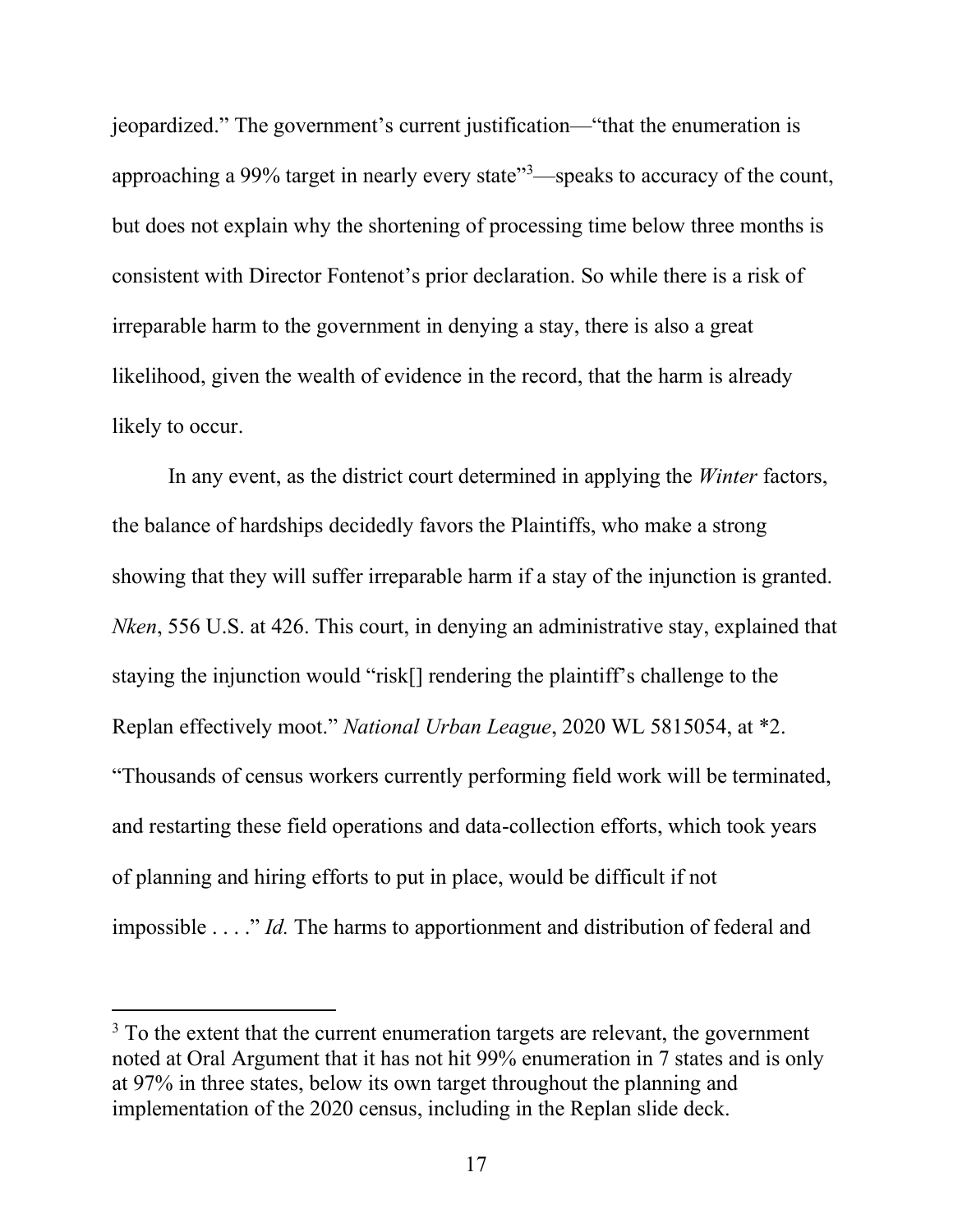state funding that the Plaintiffs allege from the Replan would be impossible to remedy until the next census in 2030. *See, e.g.*, *Dep't of Commerce*, 139 S. Ct. at 2565 (discussing similar harms).

Finally, the September 30, 2020 data collection deadline has no direct statutory hook. Its connection to the government's only strongly articulated irreparable injury—meeting at all costs the December 31 date the government understands to be statutorily required and inflexible, *but see supra* note 1—is based on ever-changing projections about the connection between the data collection and data processing stages. According to the government, its own predictions about the art of the possible at the data collection stage proved wrong. We are not told why the predictions as to what could be accomplished at the data processing stage—or whether the deadline could be moved if necessary—are more accurate.

The government has therefore failed to meet its burden to justify a stay pending appeal as to the district court's injunction of the September 30, 2020 data collection deadline.

### **D.**

To the extent that the district court did not merely stay the Replan but *required* the government to continue to ignore the December 31 timeline for completing the tabulation, the *Nken* factors do justify a stay pending appeal.

"The effect of invalidating an agency rule is to reinstate the rule previously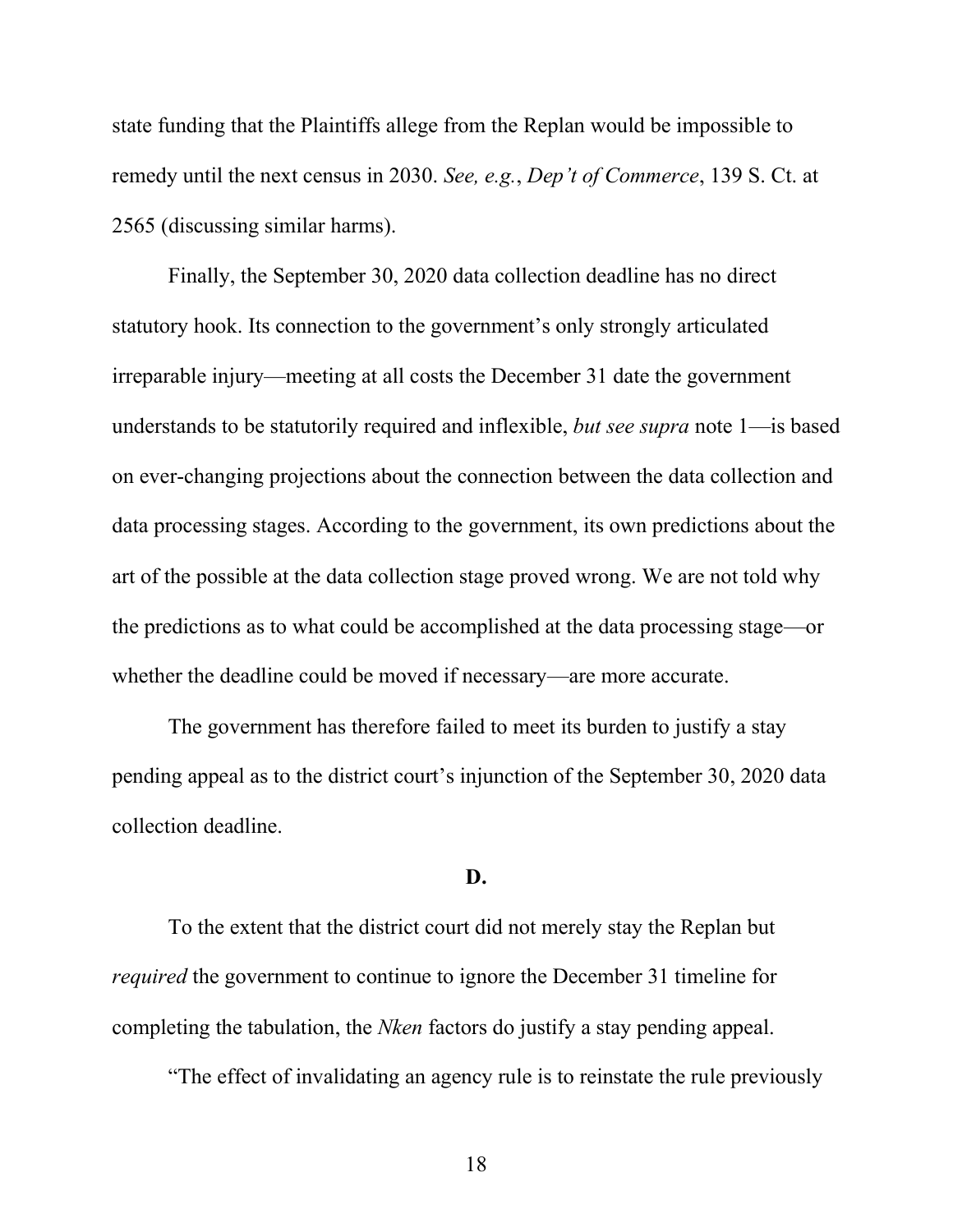in force." *Organized Vill. of Kake v. U.S. Dep't of Agric*., 795 F.3d 956, 970 (9th Cir. 2015) (en banc) (quoting *Paulsen v. Daniels*, 413 F.3d 999, 1008 (9th Cir. 2005)). The district court was therefore correct that the effect of enjoining the Replan deadlines was to reinstate the COVID-19 plan. Under the COVID-19 plan, data collection continues until October 31, 2020, and processing *could* continue until April 30, 2021, under the assumption that the deadline for reporting to the President could be tolled or extended if necessary.

But the district court's order went further: it "enjoined [the defendants] from implementing" *both* the September 30, 2020 internal agency deadline *and* the statutory December 31, 2020 deadline. In other words, once data collection ends on October 31, 2020, the order precludes the government from meeting the December 31 date even if it can do so, or if it develops another way to meet its statutory obligation. The plaintiffs have not at this juncture made the same showing of irreparable harm as to precluding any consideration of the statutory deadline that they have made as to the nonstatutory data collection deadline. So their likelihood of success on appeal on this point is—on the current record—weaker.

Moreover, the December 31, 2020, deadline is nearly three months away. As we have already stated, predictions as to whether it can still be attained are speculative and unstable. And any harm from governmental attempts to meet the December 31 date are likely less irreparable than the injury from displacing the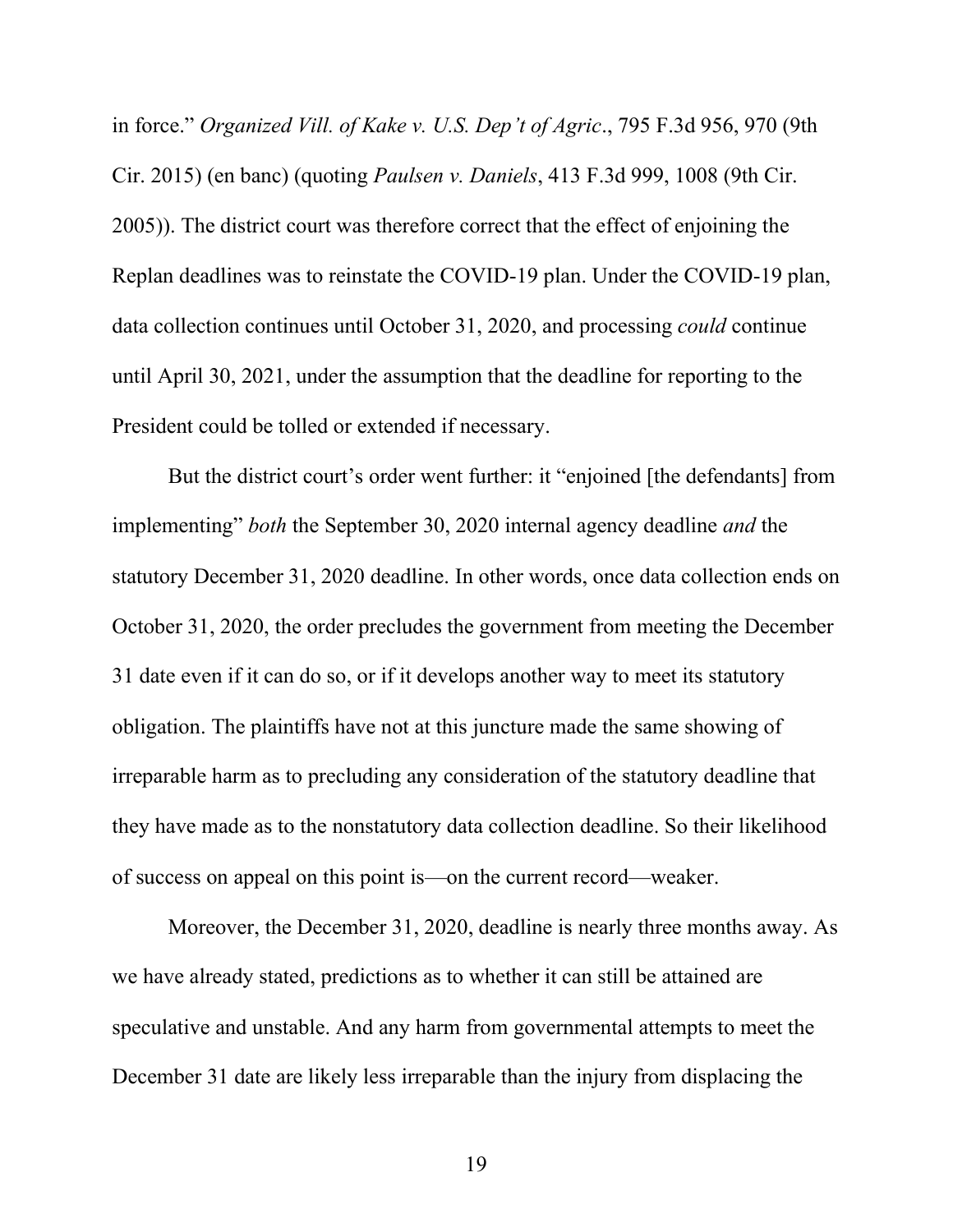October 31 data collection endpoint. If the Bureau meets the December 31 date by using procedures that violate any accuracy requirement embedded in the Enumeration Clause, or proceeds in an arbitrary and capricious manner, existing data can be reprocessed more easily than data collection can be restarted. Moreover, given the remaining time, leaving the December 31, 2020 date in place as an aspiration will have no immediate impact. Perhaps the Bureau will find that with an extraordinary effort or changes in processing capacity, it is able to meet its deadline. Or the Department of Commerce may seek and receive a deadline extension from Congress. Or perhaps the Bureau will miss the deadline, as statement after statement by everyone from agency officials to the President has stated it would, due to the extraordinary circumstances of the pandemic. Missing the deadline would likely not invalidate the tabulation of the total population reported to the President, *see, e.g.*, *Barnhart v. Peabody Coal Co.*, 537 U.S. 149, 157, 171–72 (2003), and may well be approved by Congress after-the-fact, as has happened in the past, *see, e.g.*, Act of Sept. 1, 1841, ch. 15, § 1, 5 Stat. 452, 452 (1841).

Finally, and of great import to our balancing of the equities, and consideration of the public interest, even if—as both parties aver—data processing cannot be completed by December 31 as a practical matter, that does not mean that missing the putative statutory deadline should be required by a court. Serious